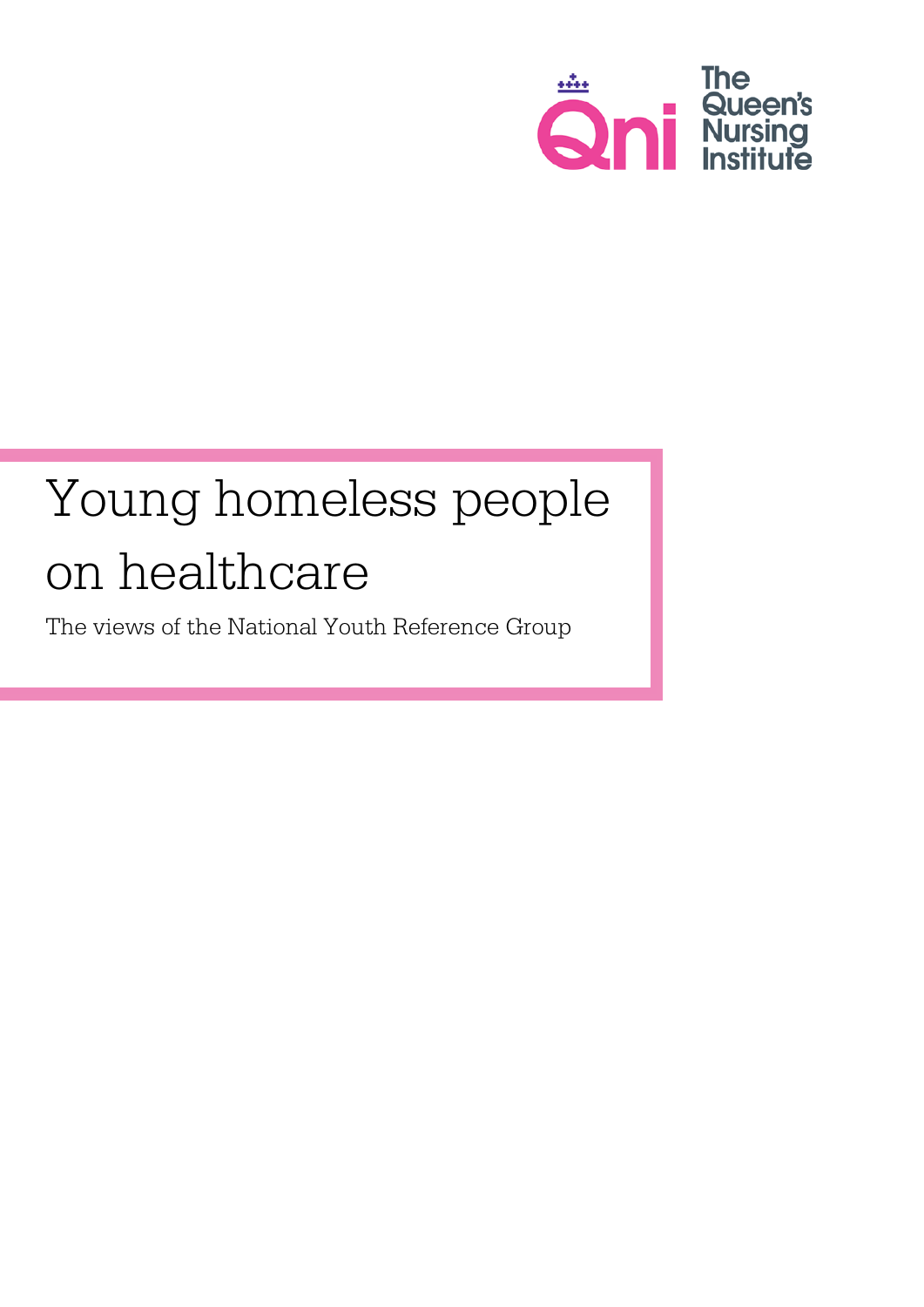# **Introduction**

The Queen's Nursing Institute's Homeless Health Project visited the St Basil's Charity in Birmingham in January 2015 and held a focus group session with the National Youth Reference Group, a group of young people with experience of homelessness.

Ten young people from across the country came to attend the session and talk to the QNI about being homeless and their positive and negative experiences of healthcare and what they would like to see in the future. This document captures their views.

# **The value of health**

The QNI wanted to learn from the group what keeping healthy meant for them and how much value they put on their own health and wellbeing. Although individually they placed other things above their own health, they agreed collectively that they valued their health above all else. Others highlighted the critical role of the NHS to maintain population health in the future and expressed worries about spending cuts and how this may threaten the service. They especially identified how important services were for people who were homeless and how it was crucial that services were maintained and sufficiently resourced.

"You need the right health service to get good health. The health service is more important than my personal health because without the right service my health doesn't benefit."

> "The NHS is being cut so dramatically. Less time to see doctors. Time is money and more money cut means more time is taken. I have increasingly noticed through my own experiences and friends, doctors are prescribing things a lot faster. Sometimes this drug may not be the best for some people. We should fear this change because it will be our children's children that will suffer and the consequences will be devastating. Healthcare is a fundamental human right."

# **Positive experiences of healthcare while homeless**

Positive experiences indicated by young people included moments where they felt empowered to make choices for themselves and these choices were respected, where they were treated with empathy.

"They checked blood symptoms to check me for ADHD rather than assuming and giving me medication. I had anxiety and they offered me therapy first. The doctor didn't push pills onto me. I decided myself to get pills prescribed."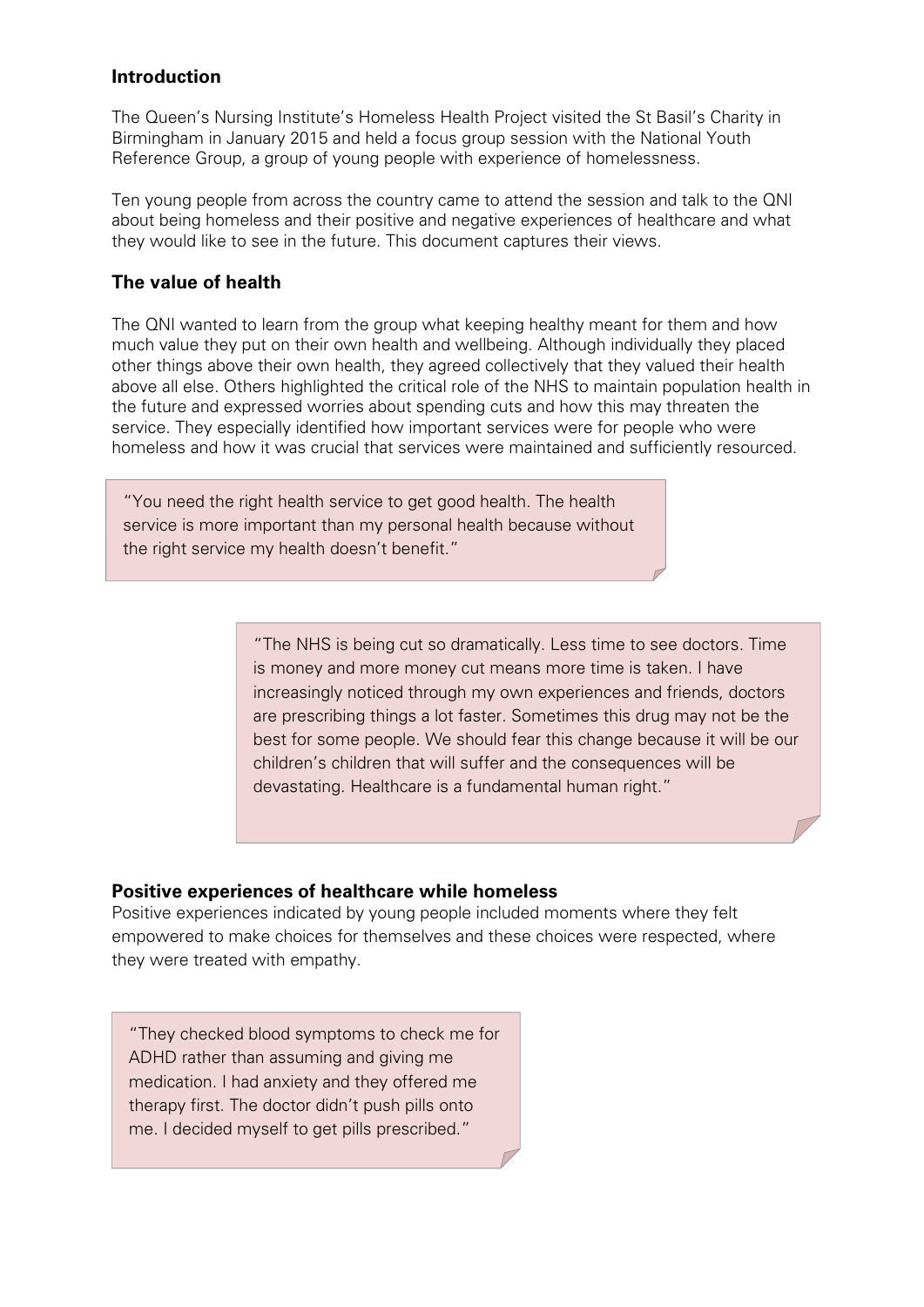Having an understanding of a young person's ability to make choices for themselves, and their health needs, and the impact that family and close relationships could have on mental health was judged to be very important.

"I visited a psychiatrist when I was 17, I told them I didn't want parents in the session and she agreed, she didn't judge me and wanted the session to work for me. She gave me a list of what do to do to help with the sleep and self-harming. I know that she's not going to tell my parents, I can pour out my heart to her."

In a disempowering and vulnerable situation, such as being young and homeless, positive health professional interaction had the potential to help homeless young people feel a greater sense of self-worth.

> "The doctors and nurses who listen and look at me as a person and treat me as a normal human being. It's scary to sit in a room with a big professional who probably hasn't experienced homelessness. He was really caring. It's the person not the patient. "

#### **Negative experiences of healthcare while homeless**

Although there was a common feeling that health services in themselves were valuable, there were frustrations about many negative experiences they could recall in relation to accessing healthcare as a homeless young person. One of the most common views expressed included feelings of not being understood by health professionals and so hating the experience of visiting them. In the words of one young person "I hate doctors and medicine. I would rather go to the GP tomorrow, tomorrow, tomorrow!" In the words of another "I hate it. Doctors or whatever. I don't even have a GP." Another also said it was the "last resort" and "I don't trust it".

"[There are] a lot of broken barriers and broken trust between young people and doctors."

The QNI wanted to investigate the source for such strong feelings towards health professionals and services. Past experiences where care had been substandard, where kindness had been lacking, where communication had not been good, or where sensitivity wasn't shown, had influenced some of these feelings.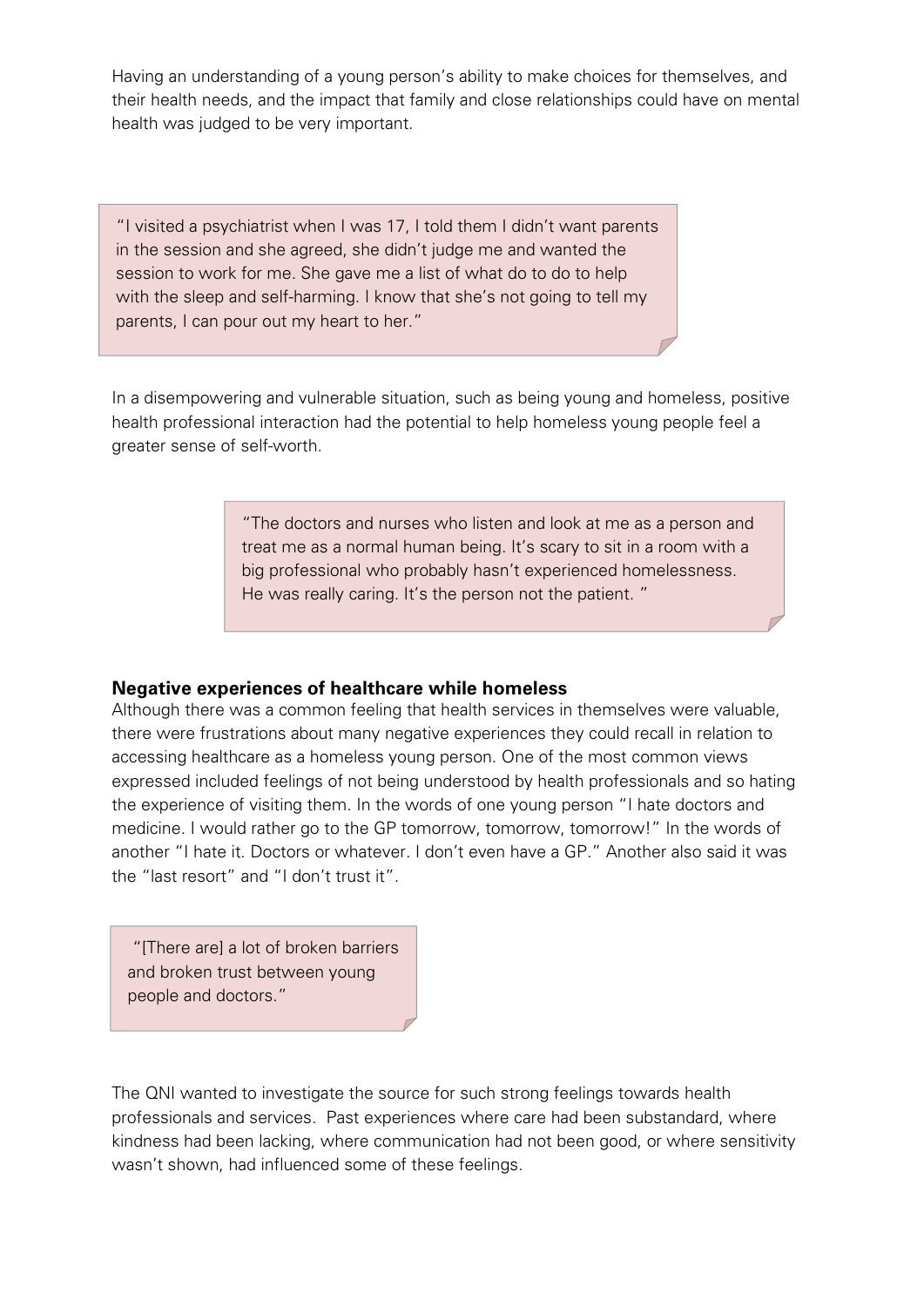"I fell over and hurt my eye and nearly went blind. They didn't keep me in the night even though I could barely see where I was going. I think I was treated the way I was because I was homeless…When that happened I thought I was going to die. The lady at the desk shouldn't have said she wouldn't see me because I was homeless."

Another factor influencing negative feelings towards health services by the young homeless people in the group was frustrations about the difficulty in accessing medical records, particularly if someone is homeless.

> "If you are in an emergency there is no medical history so it makes it difficult for doctors to treat you."

A theme that pervaded the discussions included a distrust of prescribed medications, which further led to young people distrusting services. Many of the young people recounted instances where prescribed medications had made them either directly feel worse, or had contributed to a more negative perception of healthcare. This seemed to apply even more to those treated with prescription drugs for their mental health.

"When I had a severe reaction, and was vomiting and passing out everywhere, not one nurse came out in the waiting area to help me. They watched and walked past. Doctor advised to keep taking them. The pills were killing me mate."

"I took prescribed Valium and went on my normal walk and forgot where I was. I have to now go into auto save mode with my memory. I'd rather take therapy and break stuff rather than take medication."

"I was on Diazepam on repeat prescription which I shouldn't have been because it was so addictive. I remember I had one doctor look at the amounts I had and instantly accuse me of drug dealing, faking illnesses and flogging Valium on the black market. For someone who suffers anxiety that put me in a worse state than I was in before."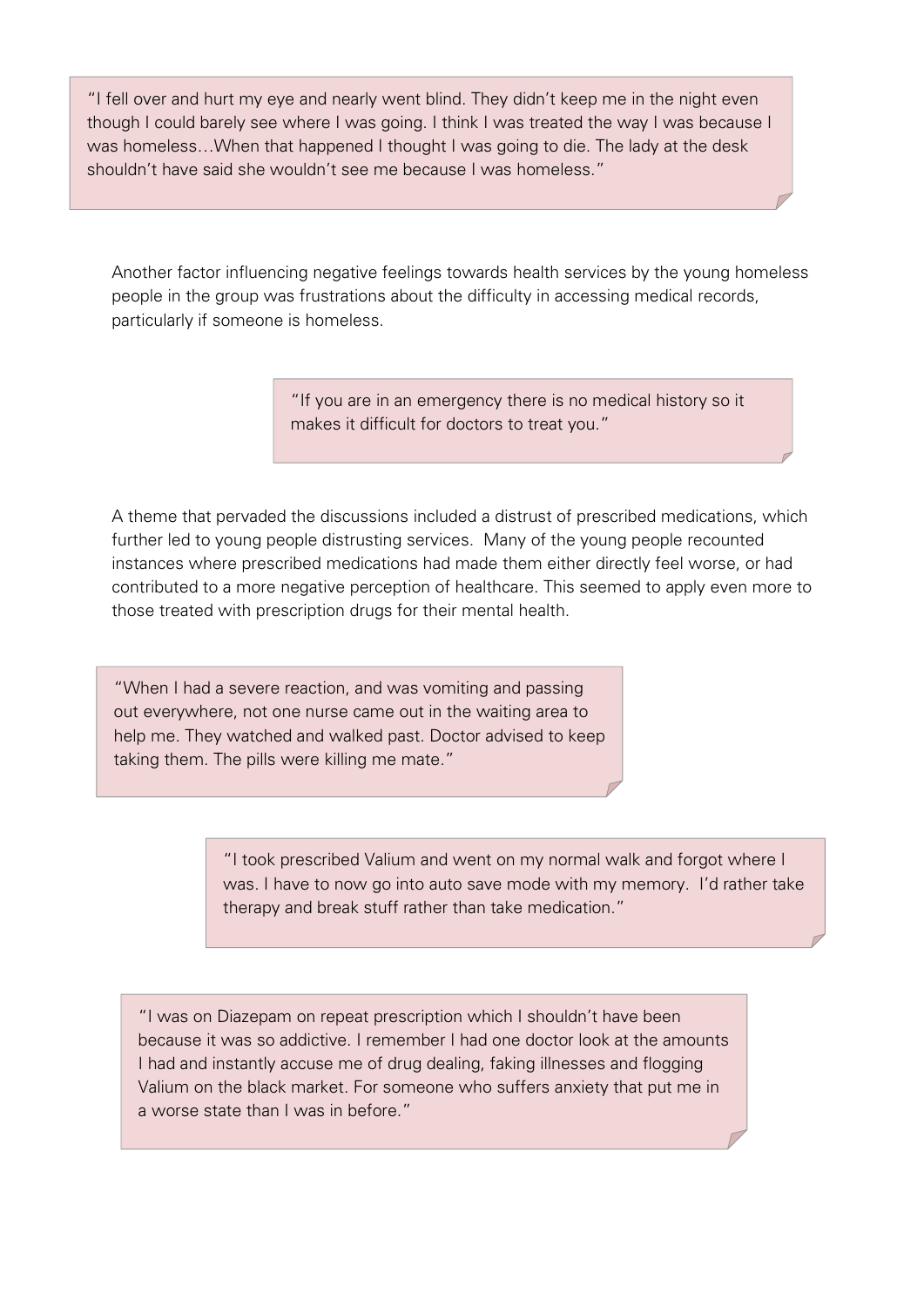#### **Advice to clinicians working with homeless young people**

The QNI asked the group what advice they would give to health professionals working with young people who are homeless. Various themes emerged:

#### *Communicate well*

"If they saw a poster of a young person with a success story, they would be more likely to tell you the truth on the form. It's not just about the form and the questions; it's about how you advertise it."

"In every job you need to know how to speak to people"

"If you want to help people on an emotional level, talking to people in the hospital is a good way to start."

#### *Keep the patient safe*

"When you are in the waiting area of the doctors, when someone is homeless there is a certain aura about them, the doctor calls your name [and] the people in the waiting room know my name, and they know that I am homeless and vulnerable. And I would feel [like] a target."

## *Develop understanding*

"Not lack of care from the doctors or lack of knowledge but lack of understanding."

"When you hear hooves you always expect a horse, but you should expect a zebra." (About understanding the person in front of you and the way their condition effects them)

"Passion and a bit of personal experience. I am getting a job as a support worker for young carers as I used to be a young carer so I can engage easily and offer solutions, so if a nurse had the same first-hand experience of sofa surfing or being homeless."

#### *Have compassion and passion*

"Taking the job seriously and not doing it because they have to."

"Within the care sector or medical sector you have to have a passion, and the moment you lose it you should leave because not having that level of care could put other people's mental & physical health in jeopardy. Your aim should be to better a person's life, not make it worse. A smile won't kill."

"Ask questions that you need to know and not questions you want to know, and treat everyone as you would want someone you love to be treated. Anything small to make that person's life better, a lot of things that don't even cost you."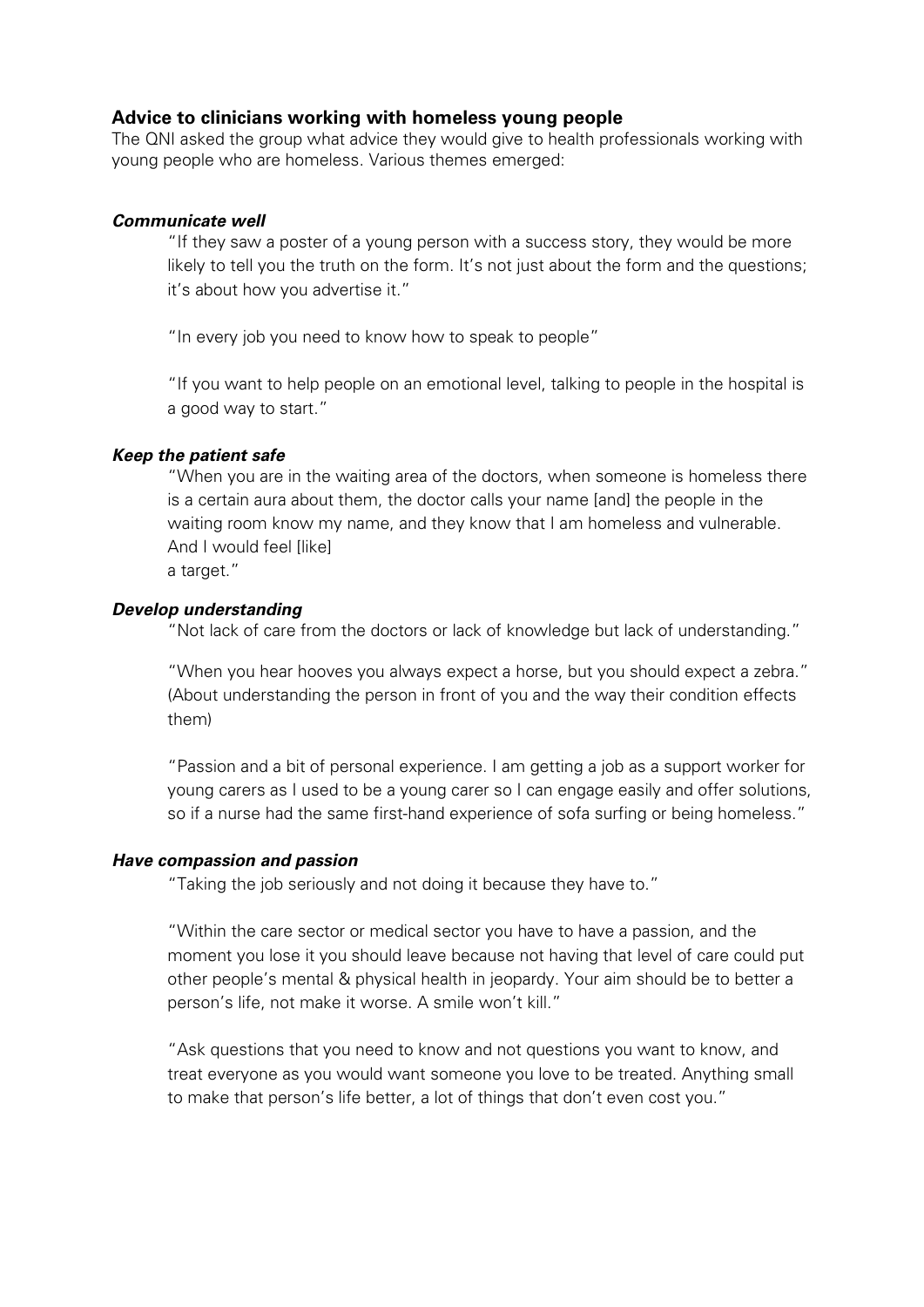#### *See the bigger picture*

"When I was younger and I was going through substance abuse [cannabis] and I told my doctor and that was it, my only problem was seen as substance abuse. They see it as one issue and just focus on that issue."

#### *Screen for disease*

"Would it work out cheaper to blood test at first contact to screen for any problems at the beginning compared to further down the line."

# *Be culturally aware*

"It's more the knowledge of certain cultures and certain religious, I was in hospital with my sister and a nurse wouldn't let me in to see her because she said she had her head scarf off so was naked. Some nurses have the wrong knowledge around certain religions and culture. That troubles me. We are trying to become more of a multicultural society so it's important."

# *Take a non-judgmental approach*

"It would be helpful to know I am not going to be placed in a category [and to know that] nothing I tell them will be used against me, as I think, 'will the truth affect me should I leave that question blank?'"

# **Questions health professionals should ask young homeless people**

The National Youth Reference Group told the QNI what kind of questions health professionals could ask young people who are at risk of or who are experiencing homelessness. Different topics where discussed, and this (along with other feedback) was captured and has helped to inform the development of the QNI's Health Assessment Tool (HAT 2015) – assessment questions that community nurses can use when working with homeless people.

# *How can I help?*

"Asking why they have come and how they can help"

"The simple question of 'what can we do for you and what are you looking for from our services?' because every single one of us is different. Having doctors and nurses giving personal services would be a good boost for morale. [Asking] what can we do for you personally, shows actually maybe people do care and maybe I will use the services because they do want to help me?"

# *How long have you been homeless?*

"'How long have you been homeless?' That is one of the most important questions. Illnesses can vary upon prolonged exposure, like chest infection due to sleeping rough in the cold. 'What caused you to be homeless?'"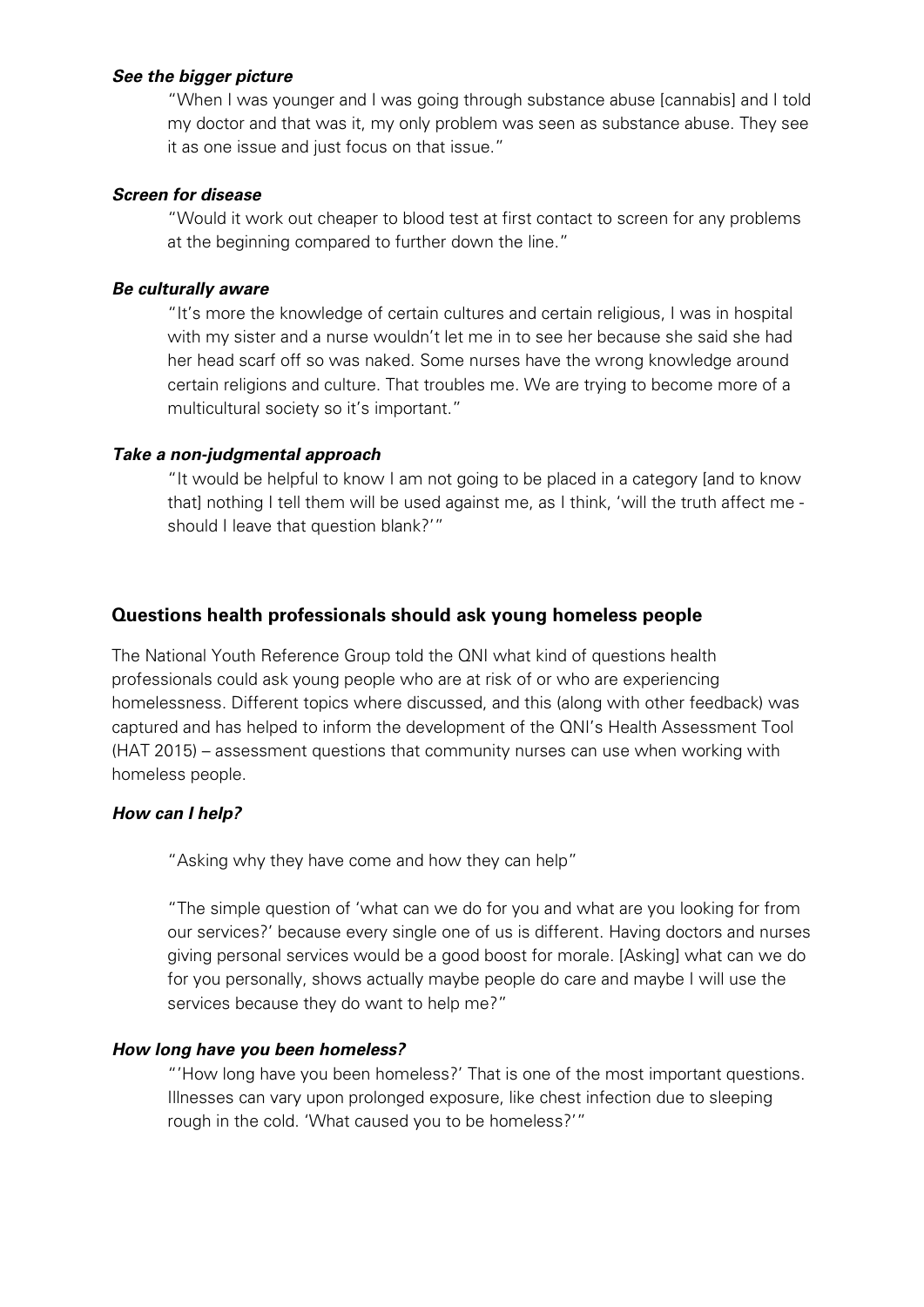## *How are you feeling?*

[Asking] how are you coping mentally and questions around mental health without saying mental health would be helpful. Emotional, physical and mental health. If you can ask this is a way without implying they are mental, that would help."

## *What are you drinking and eating?*

"Where their food and water is source coming from as this affects their health and those are the questions that need to be asked. 'Do you need any more clothes and what clothes do you need?' It makes you vulnerable to the elements."

#### *What is your sexual health like?*

"My area is rife with HIV and syphilis; they catch something and are embarrassed to go to the clinic where they will be asked. And it is important how you ask those questions. It could be straight to the point, I am not here to judge you but for your benefit I need to know what your sexual health is like. It can be straight and to the point but as long as the person knows you are not there to attack them. If I know you are open and ask me without judgement, I am going to be honest, but if I feel there is a chance you will judge me, I'm going to lie."

## *Are you taking any drugs?*

"It's more important to put down on a form what recreational drugs have been taken, how long you have been taking it, have you been mixing it."

"Make it clear they will not judge them on substance abuse."

# *What information do you need?*

"Would be useful to have information on places where they can have showers or use services."

"Do they know of any local services that can help the homeless?"